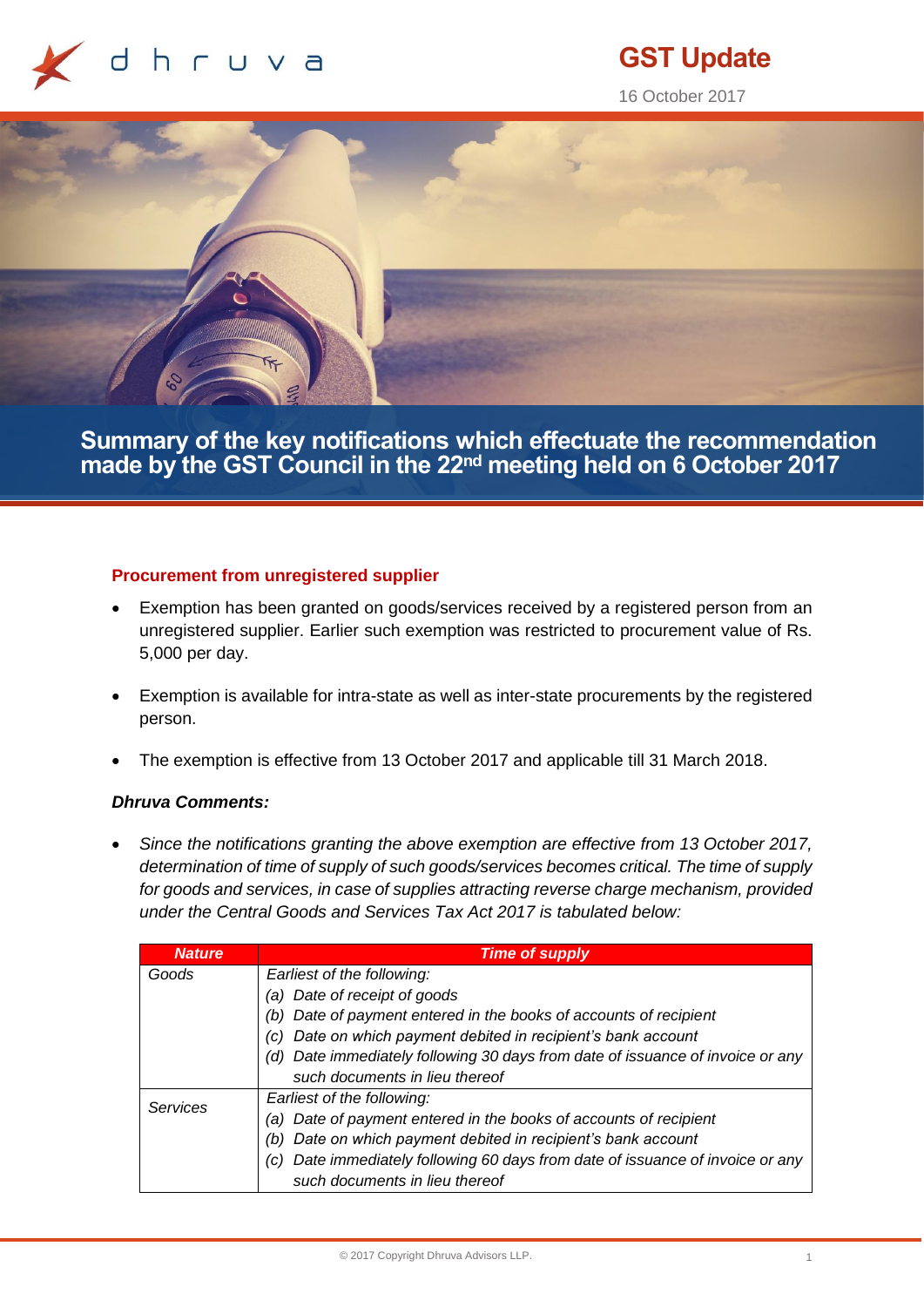

- *If time of supply is not determinable as per the above table, the time of supply shall be date of entry in the books of account of the recipient of supply.*
- *The Company may have to compute and pay applicable GST under reverse charge on procurements from unregistered supplier whereby time of supply falls prior to 13 October 2017.*

# **Abated rate in respect of supply of motor vehicle purchased prior to 1 July 2017**

• Rate of tax on supply of motor vehicle falling under Chapter 87 of Customs Tariff Act 1975 ('CTA') has been notified at 65% of the applicable tax rate including cess, if any, subject to the condition that the supplier of motor vehicle is a registered person and such supplier had purchased the motor vehicle prior to 1 July 2017 and has not availed input tax credit of Central Excise Duty, Value Added Tax or any other taxes paid on such vehicles.

# *Dhruva Comments:*

• *The press release indicated that the given rate of 65% shall be applicable from 1 July 2017. However, the Notification issued suggests that the rate is effective from the date of issue of the Notification i.e. 13 October 2017.* The exemption is effective from 13 October 2017 and applicable till 1 July 2020.

# **Abated rate in respect of supply of motor vehicle on lease:**

• Supply of motor vehicle ('Chapter 87 of CTA') on lease which is purchased and leased prior to 1st July 2017 shall attract GST at the rate of 65% of the applicable tax rate.

# *Dhruva Comments:*

*The press release indicated that the given rate of 65% shall be applicable from 1 July 2017. However, the Notification issued suggests that the rate is effective from the date of issue of the Notification i.e. 13 October 2017.* 

#### **Reverse charge:**

- Supply of following goods by Central Government, State Government, Union Territory or local authority to a registered person shall attract GST under reverse charge mechanism:
	- (a) Used vehicles
	- (b) Seized and confiscated goods
	- (c) Old and used goods
	- (d) Waste and scrap
- This is effective from 13 October 2017.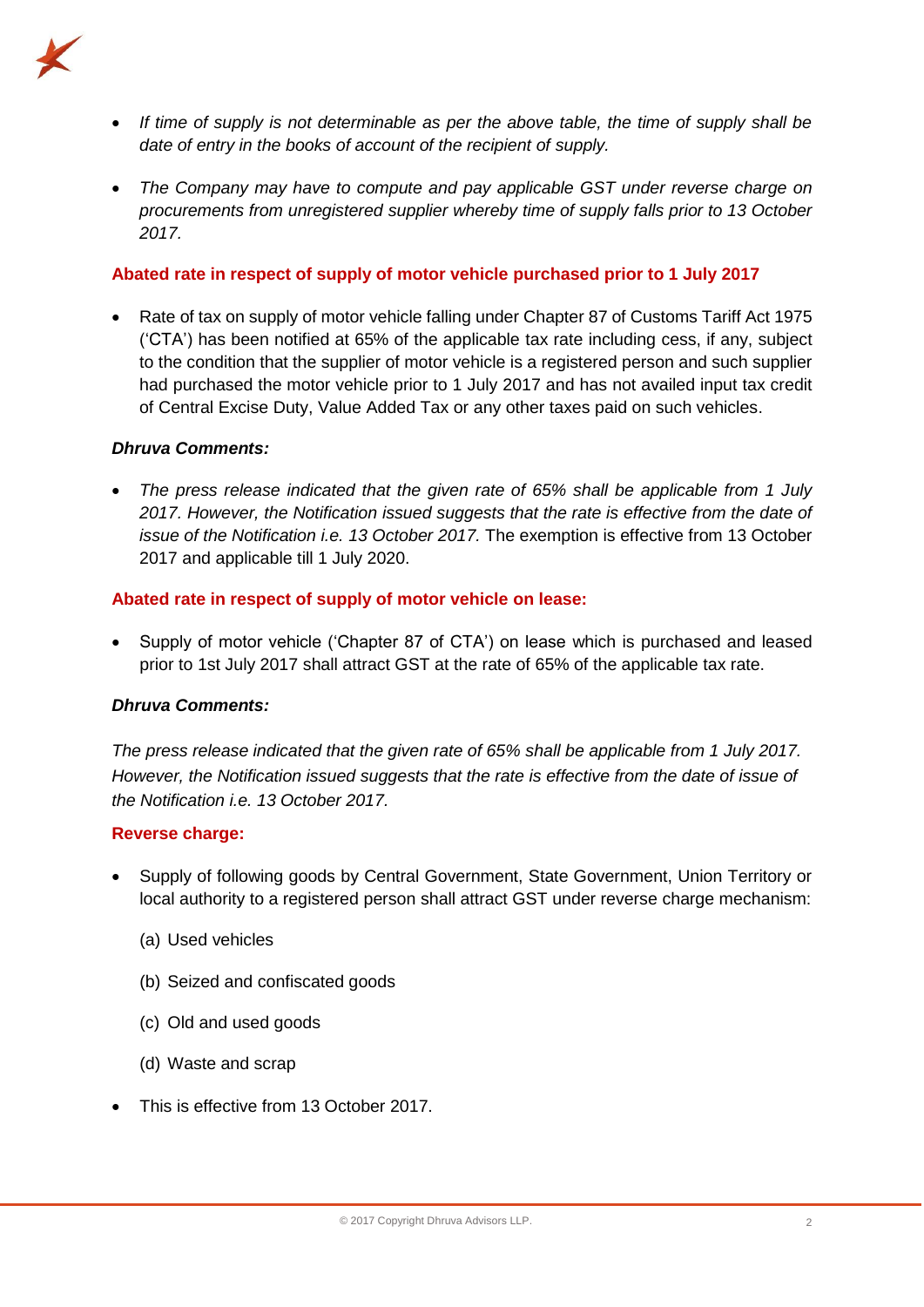

- Duty credit scrips
- Supply of goods / services by a '**Government entity**' to Central Government, State Government, Union territory, local authority or any person specified by Central Government, State Government, Union territory or local authority, against consideration received from Central Government, State Government, Union territory or local authority in the form of grants.

*'Government Entity' shall mean an authority or a board or any other body including a society, trust, corporation, which is:* 

- *(a) set up by an Act of Parliament or State Legislature; or*
- (b) *established by any Government, with 90 percent or more participation by way of equity or control, to carry out a function entrusted by the Central Government, State government, Union territory or a local authority*.
- Services provided by a goods transport agency to an unregistered person, including an unregistered casual taxable person, other than the specified persons.
- Service by way of access to a road or a bridge on payment of annuity.
- Scope of exemption expanded in respect of upfront amount (called as premium, salami, cost, price, development charges or by any other name) payable in respect of service by way of granting of long term lease of thirty years, or more).
- The exemptions are effective from 13 October 2017.

#### **Miscellaneous changes:**

- Facility of making payment of GST on issuance of invoice and not on receipt of advance extended to following registered person subject to conditions:
	- registered person whose aggregate turnover in the preceding financial year did not exceed Rs. 1.50 crores; or
	- registered person whose aggregate turnover in the year in which such person has obtained registration is likely to be less than Rs. 1.50 crores.
- Return filing dates extended for the following assesses:

| <b>Assessee</b>                              | Return.           | <b>Period</b> | Due date    |
|----------------------------------------------|-------------------|---------------|-------------|
| Input service distributor                    | GSTR <sub>6</sub> | July-         | 15 November |
|                                              |                   | September     | 2017        |
| Person supplying online information and      | <b>GSTR</b>       | 2017          | 20 November |
| database access or retrieval services from a | 5Α                |               | 2017        |
| place outside India to a non-taxable online  |                   |               |             |
| recipient                                    |                   |               |             |
| <b>Composition supplier</b>                  | GSTR <sub>4</sub> |               | 15 November |
|                                              |                   |               | 2017        |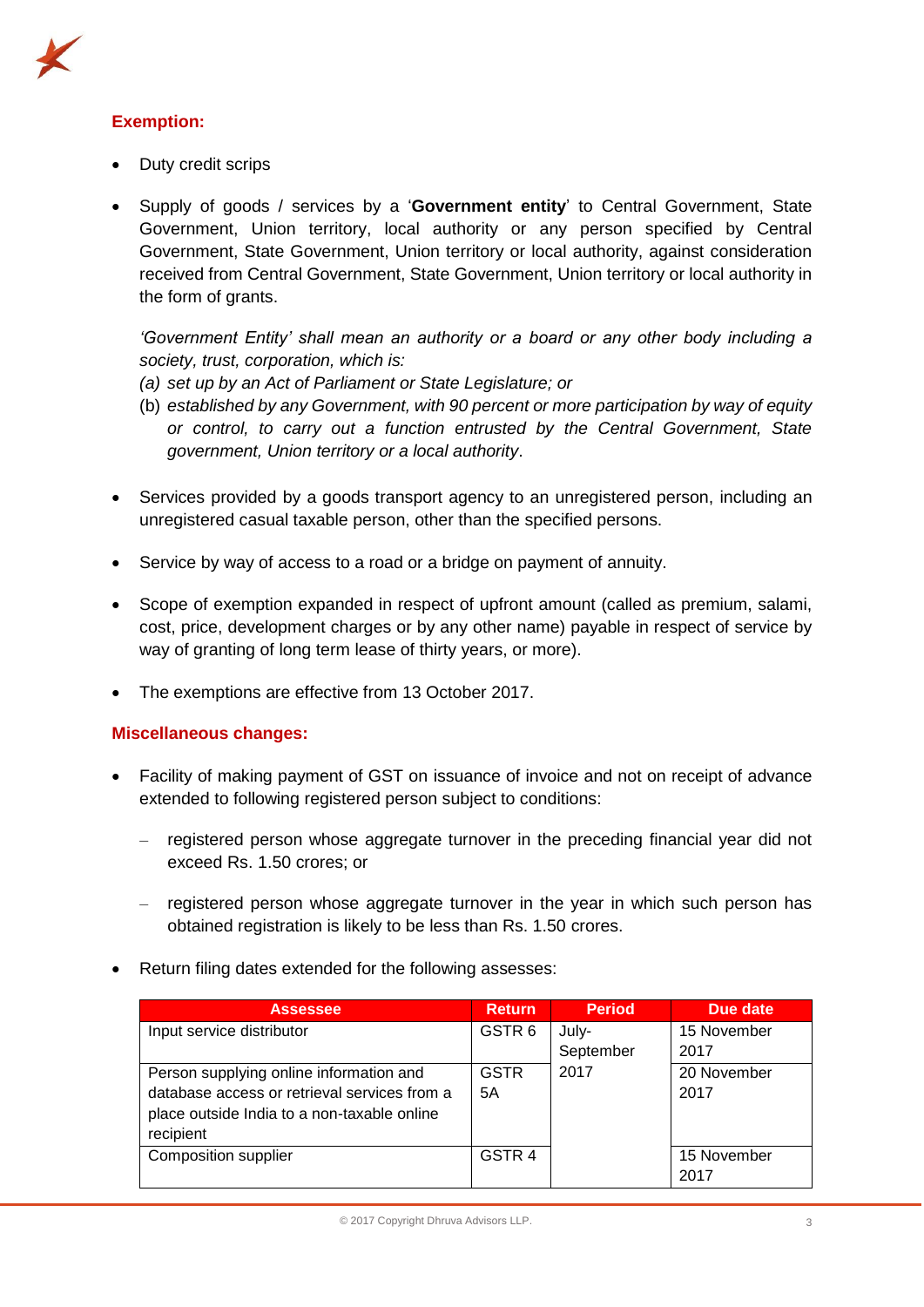

- A registered person, who is supplying taxable as well as exempted goods or services to an unregistered person, shall be allowed to issue a single 'invoice-cum-bill of supply' for all such supplies.
- An insurer, banking company, financial institution, NBFC could issue a consolidated tax invoice at the end of the month in respect of the services provided during the month.
- GST rates of various goods and services have been reduced.
- Threshold limit for Composition scheme increased as per recommendations of the GST Council.
- Person making inter-state supplies of taxable services and having an aggregate turnover (on all India basis) not exceeding Rs. 20 Lakh in a financial year exempted from obtaining registration. For special category States (except Jammu and Kashmir) this limit is Rs. 10 lakh.